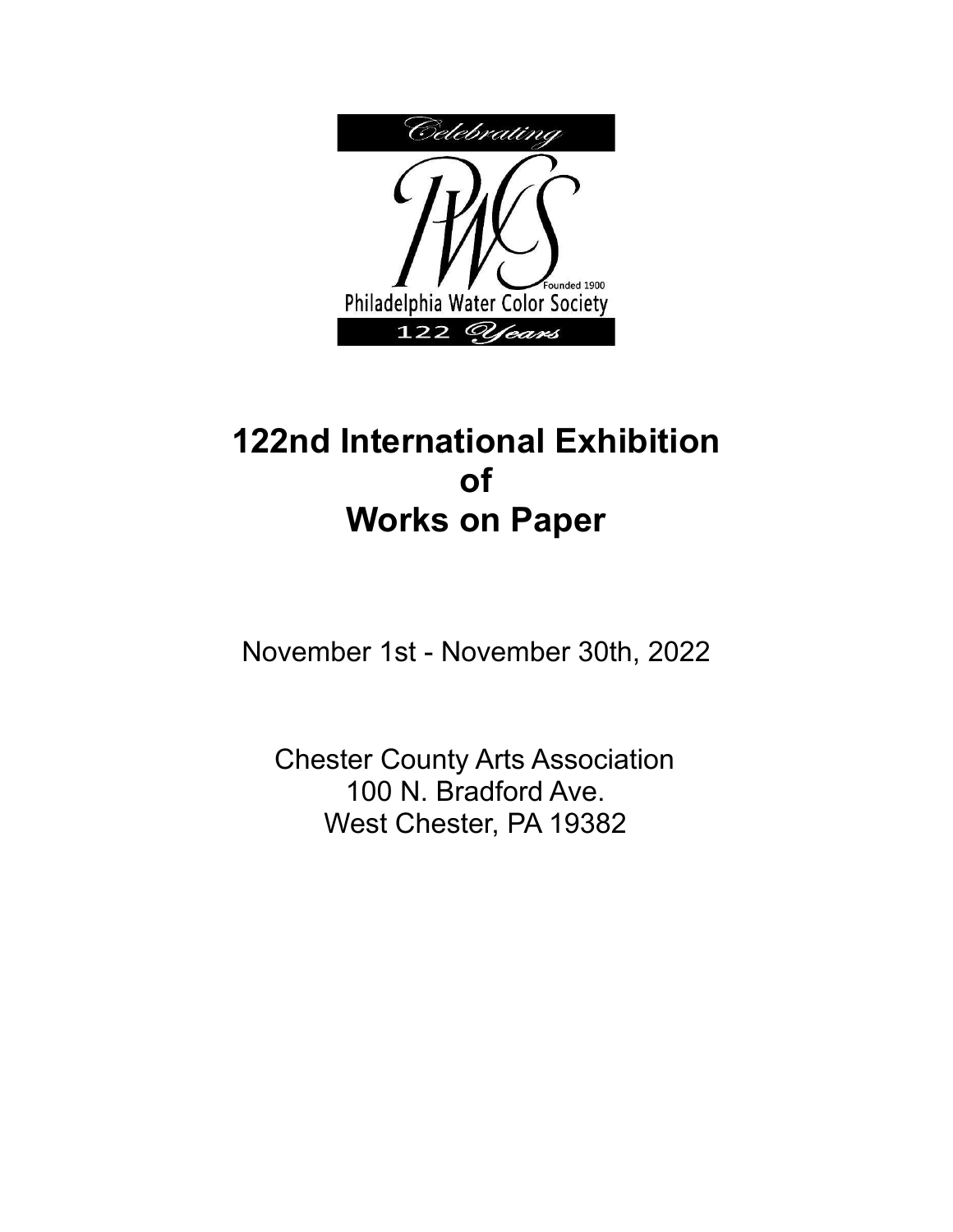# **- AWARDS over \$10,000 in Awards including**

\$2,000 PWCS Award for Best in Show \$1,500 Elizabeth Shober Hooper Award for Excellence in Presentation & Technique \$1,000 PWCS Founders Award

### **Juror of Selection – Kenneth Call**

Born and raised in Rochelle, Illinois, Ken graduated from the American Academy of Art in 1980 with an Associate Degree in Illustration and Watercolor. After beginning his career as a studio artist, Ken soon branched out and began a successful freelance career, which has led to the creation of over 500 illustrations for books, magazines, art publishers, advertising agencies and corporations. Ken spent 1993 and 1994 studying and painting in Paris, France. In the last few years, he has made the transition to fine art and portraiture. Many of his original paintings are hanging in galleries and homes across the country. Many awards have led to Signature status in the American Watercolor Society, National Watercolor Society, Missouri Watercolor Society, Montana Watercolor Society along with being a Master Signature member with the Transparent Watercolor Society of America and Illinois Watercolor Society. Presently he is busy teaching workshops across the country along with Judging several National shows. Ken lives in Northbrook, Illinois along with his wife and two children.

#### **Judge of Awards – Laurie Goldstein-Warren**

Originally from New York, Laurie now lives in West Virginia. She has been painting watercolors for the last 22 years. Laurie continues to experiment with new techniques in watercolor and watercolor/acrylic. She has exhibited her work in the U.S., Japan, Turkey, Canada, Greece and China. Currently, she travels and teaches workshops across the United States. Her works focus on cityscapes, portraits and still life. She has been published in Watercolor Artist Magazine and in the Splash series of books several times and her work has recently earned the High Winds Medal Award at the 150<sup>th</sup> anniversary of the American Watercolor Society Exhibition. She has also curated a book of women watermedia masters which came out in Summer 2021, called Her Voice. Laurie has also been invited to demo and exhibit at the International Watercolour Masters Exhibition in England in 2022.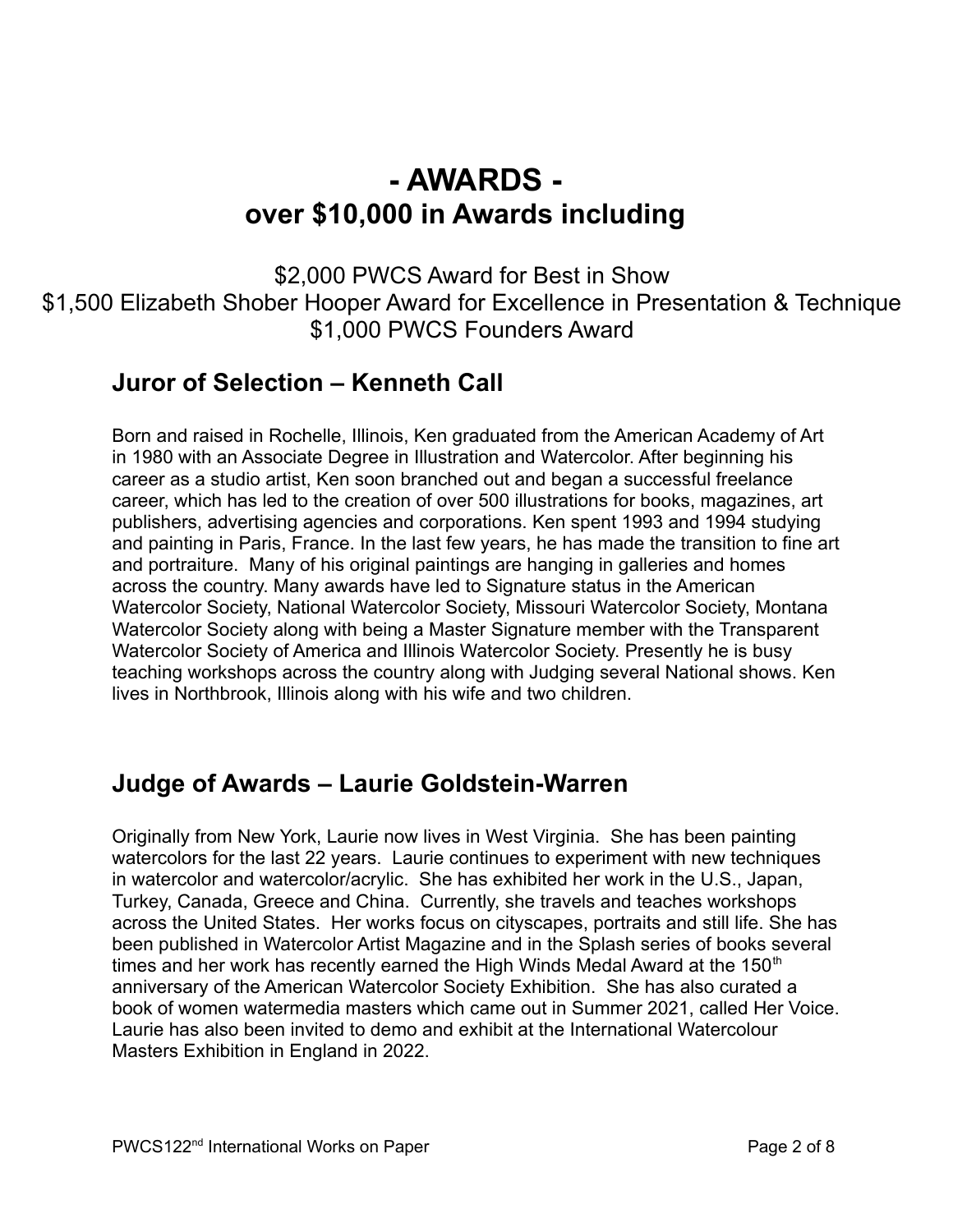# **Exhibition Calendar**

| <b>Submissions Open</b>    | Friday, July 1, 2022                       |
|----------------------------|--------------------------------------------|
| <b>Submissions Close</b>   | Wednesday, August 31, 2022                 |
| <b>Email Notifications</b> | Wednesday, September 28, 2022              |
| Receive Shipped Artwork    | Week of October 16, 2022                   |
| <b>Hand Delivery</b>       | Thursday, October 27, 2022, 10am to<br>5pm |
| Demo                       | <b>TBD</b>                                 |
| <b>Exhibition Dates</b>    | November 1 to November 30, 2022            |
| <b>Awards Reception</b>    | November 6, 2022, 1 pm to 4 pm             |
| <b>Gallery Talk</b>        | November 6, 2022, 3 pm                     |
| <b>Pick Up Artwork</b>     | December 1, 2022, 9am to 5pm               |

# **Entry Fees**

*PWCS Members: \$40.00 Non-PWCS Members: \$50.00*

Member dues must be paid in full *prior* to entering the PWCS 2022 International Works on Paper Exhibit. "Paid in Full" means that your dues are paid until December 31, 2022. If you are not already a member, consider joining as there are several new membership benefits which include discounted rates for workshops, demonstrations, and talks. Membership dues can be paid, and contact information updated at [www.pwcsociety.org/membership](http://www.pwcsociety.org/membership) .

The entry fee entitles entrants to submit two paintings for consideration by the Juror of Selection for inclusion in the exhibition. No more than one painting per entrant may be selected for this exhibition.

#### *There will be no refunds once your entry is submitted, regardless of the status of your entry. Entries may be disqualified for not following entry guidelines.*

#### **Conditions and Rules for Acceptance**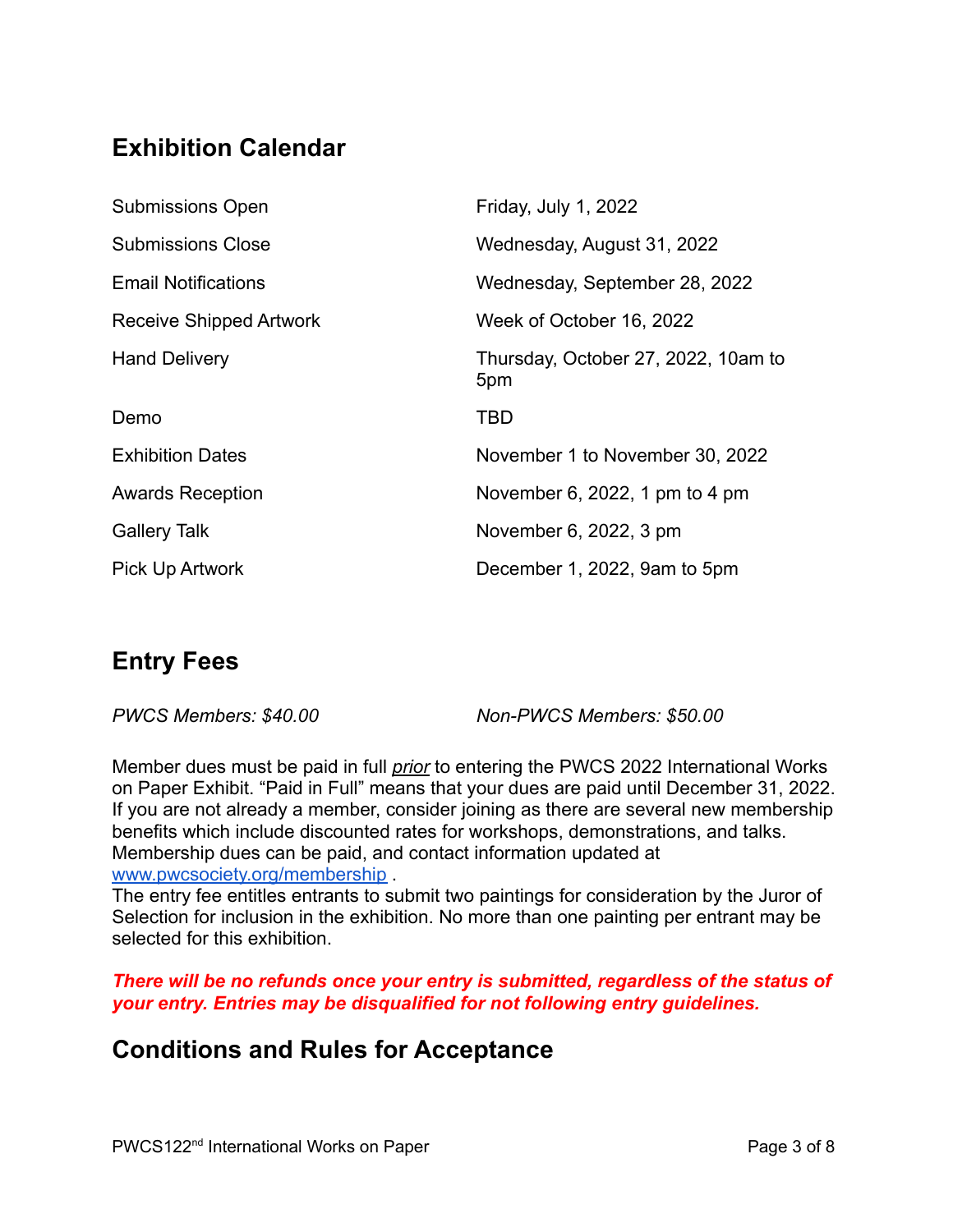*Submissions and artwork that do not comply with the following conditions and rules will not be accepted and will be returned at the artist's expense. The artist may be excluded from future exhibitions sponsored by the PWCS for a period of two years.*

- Artists must be 18 or older.
- Work previously exhibited in any PWCS juried exhibition or at any Chester County Art Association exhibition will not be accepted.
- Artwork cannot be exhibited concurrently in other shows; particularly virtual shows.
- All entries must be for sale. Prices cannot be changed once submitted.
- **●** Artists may not substitute another work for an accepted work.
- **●** Artists notified of acceptance may not withhold their work for any reason.
- Entries must have been created within the last 3 years. Artwork produced prior to June 2019 will not be accepted.
- *●* Chester County Art Association will receive 40% of the sale price, with the remaining 60% going to the artist.
- All paintings must hang for the duration of the exhibition.

### **Eligible Work**

- *● Media:* In addition to watercolor; soft pastels, charcoal, graphite, colored pencil, pen & ink, gouache, acrylic and hand-pulled prints are also accepted. All work must be original and on or of paper. Clay prints on Reemay using water soluble mediums are acceptable. Collage elements must be of paper and cannot be mounted on canvas. Any image or color on collage papers must be of water media and the work of the artist – **no cutouts used from digital work will be accepted**.
- Oils, oil pastels, photographic, digital, electronic processes or computer art will not be accepted.
- Artwork must be original and not completed under teacher supervision, either in a class or workshop or from a DVD or book. Photo reference must have been taken by the entrant.
- Framed size cannot exceed 48" in height or width.
- No side of the image visible within the mat can be less than 10" unless the length multiplied by the width exceeds 100 square inches (i.e.,  $9$ " x 12" = 108 sq. in.). Note that the measurement is of the painting within the border of the mat and not the size of paper used before matting.

#### **Digital Image Preparation:**

ShowSubmit will auto-size your images for you according to our show specifications of 1500 pixels on the longest side at a resolution of 300 dpi.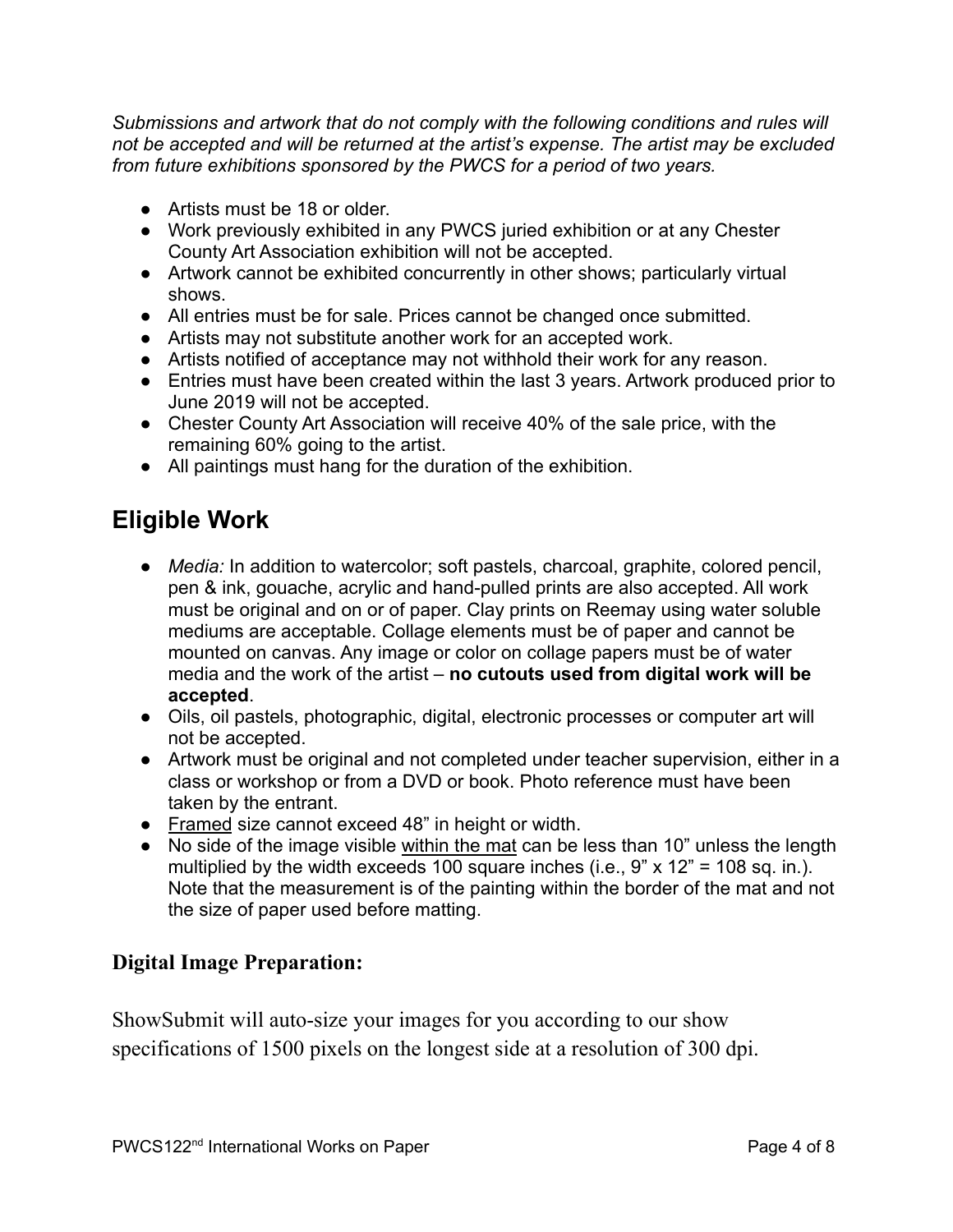- Digital images should be cropped to show the image of the painting only **no mat or frame**.
- All images should be high quality (2MB or greater) jpeg (.jpg) image files. Take your photo in the largest format available and upload the larger image when possible. (ShowSubmit can reduce your image size to the correct size, but cannot upsize images that are too small.)
- ShowSubmit automatically renames all image files to LastName FirstInitial TitleofPainting.
- Resources for how to photograph your work and editing images are provided on the PPS website.

\*If you prefer to resize your image yourself, please upload images with a size of 1500 pixels along the longest edge at 300 dpi. ShowSubmit will not resize your images if they meet the exact specification.

PWCS may use images of accepted work for publicity and marketing purposes.

#### **Follow these steps to enter:**

- For Philadelphia Water Color Society member applicants, confirm that your dues are paid through 2022.
- On your device, go to [www.pwcsociety.org/exhibitions/122nd-international-exhibition](http://www.pwcsociety.org/exhibitions/122nd-international-exhibition)
- Follow the submission link which will take you to ShowSubmit.
- If you have used ShowSubmit for other exhibitions, use your existing User ID and password. If you are new to ShowSubmit, create a user ID and password.
- **●** Follow entry instructions and upload your artwork. Note that your artwork will be formatted by ShowSubmit if you haven't already done so. You will be asked a number of questions. Those questions with examples of answers are listed below.
	- **o Medium –** Soft Pastel
	- **o Membership Status –** Select Member or Non-Member
	- **o Select Image –** Select Image File to Upload
	- **o Title –** Enter Title of your painting
	- **o Image Size –** Enter Height & Width of unframed painting
	- **o Frame Size –** Enter Height & Width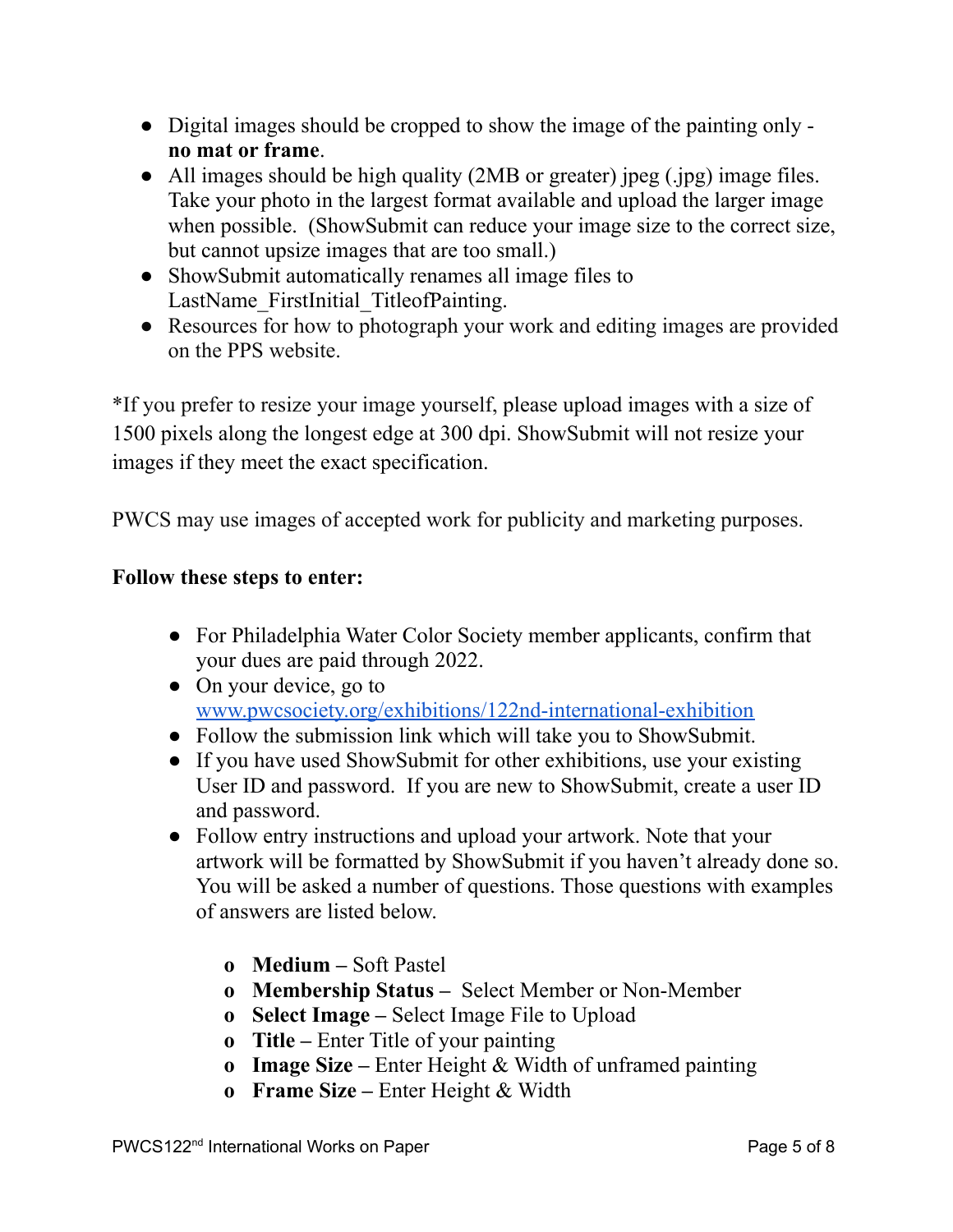- **o Year -** Year that the painting was completed (must be 2019 or later).
- **o Price -** Your selling price (NFS not Allowed)

After completing your first entered piece, including uploading the image and providing the information above, click on **USE** to the right of the image. Continue to **+ Add Image** below to add your second image. Note that if another image is preferred and you wish to change your piece, unselect the **USE** button to the right of the image that will not be submitted. You can then go to **+ Add Image** below to make another selection. When finished, select **Save & Proceed** at the bottom right highlighted in yellow. You can change your image selections up until the close of submissions.

When finished, follow the prompt under your entries to pay the entry fee. If you are editing or changing an image, there will be wording under your images stating that you have paid your entry fee and you have no additional amount to pay.

● Note that the measurement is of the painting within the border of the mat and not the size of paper used before matting.

# **Notifications**

.

Notifications will be made by email on or about September 28th, 2022. One email will be sent for accepted artwork. A separate email will be sent for non-accepted artwork. If no paintings are accepted, only one email will be sent listing both unaccepted paintings.

# **Conditions for Accepted Work**

Only framing with white mats and glass or plexiglass are acceptable. A thin colored liner mat may be used when double matting. An exception to this is work mounted to a hard substrate and then waxed or varnished. This will preclude the need to display under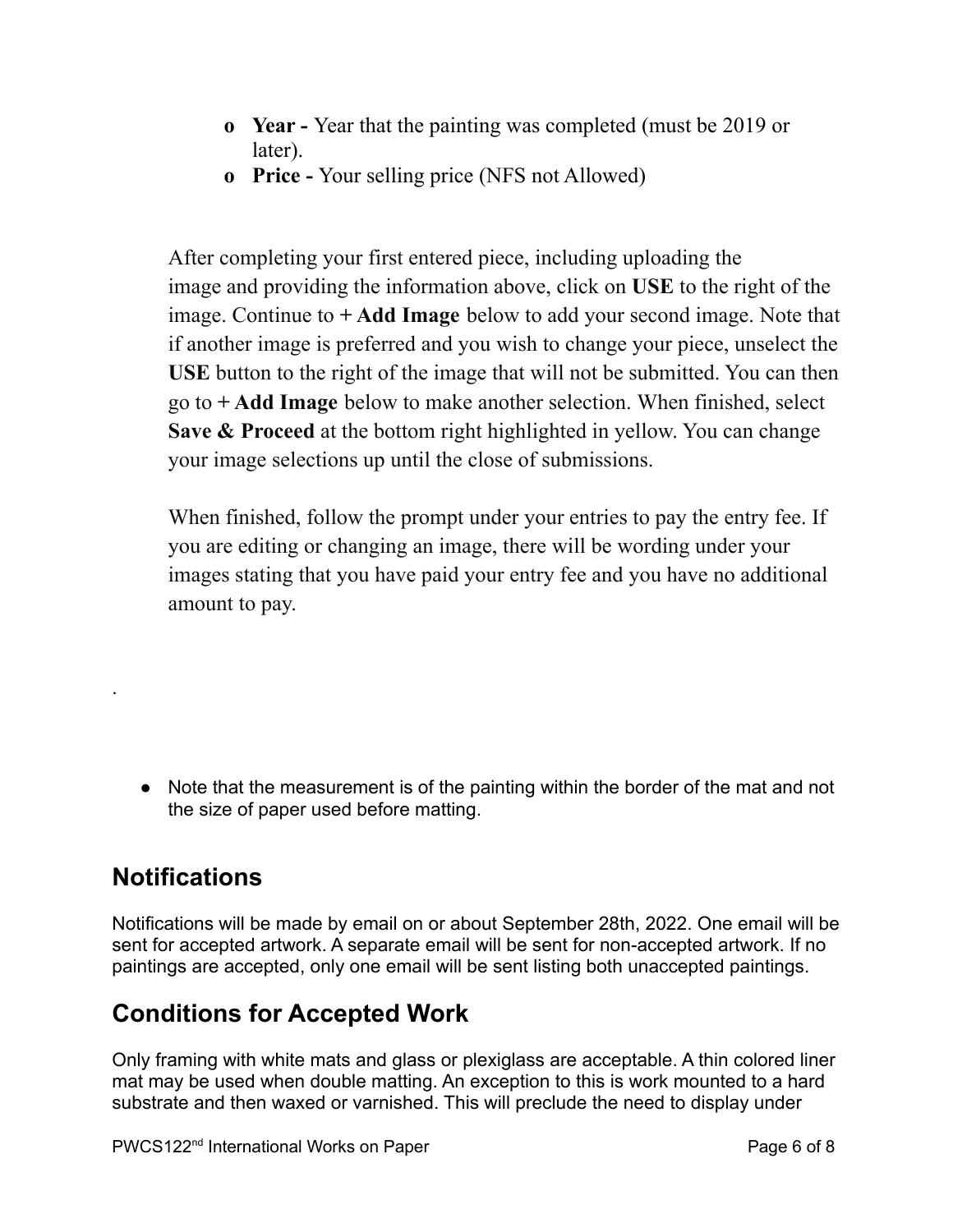glass; however, framing is still required. The framed work must be wired and ready to hang – *saw tooth hangers will not be accepted.*

Framing must be professional in appearance with clean mats and no visible damage to frame, glass, or plexiglass. Frames over 36" in any direction must use plexiglass. Shipped work must use plexiglass. The back of the painting must be secured tightly and sealed when possible.

*PWCS reserves the right to review all entries, hand delivered and shipped, for conformance to the specifications outlined herein and reserves the right to reject any work which does not conform to entry requirements and/or does not match the accepted digital entry.*

### **Hand Delivery of Accepted Work**

Artwork can be hand delivered to Chester County Art Association on October 27th, 2022 between 10am and 5pm.

# **Shipping and Handling Instructions**

Accepted artwork should be shipped to:

Chester County Art Association 100 N. Bradford Avenue West Chester, PA 19382 Attention: PWCS Show

- All shipped artworks must be received between October  $17<sup>th</sup>$  and October 21st, 2022. Chester County Art Association will not be responsible for any artwork received before or after these dates.
- **● Handling fees are non-refundable.**
- Handling Fees for North American entries (U.S., Canada and Mexico) should be made by attaching your check to the back of the painting:
	- When shipped in an Air Float Box (or equivalent) \$25.
	- When shipped using other boxes/packaging \$50.
- Handling Fees for International Entries (not from U.S., Canada or Mexico) must be paid with PayPal when shipped from outside US, Canada, Mexico - \$75.
- Payment must be completed and paperwork for return shipping must be included with your shipped artwork when it is received, or your shipment will be considered a 'failure to deliver' and will be rejected.
- A prepaid Barcode return label *must* be secured to the outside of the box in a clear packing slip pouch with the barcoded label visible or your package will be returned without being opened. PWCS will not be responsible for returning any painting without a prepaid barcoded return label.